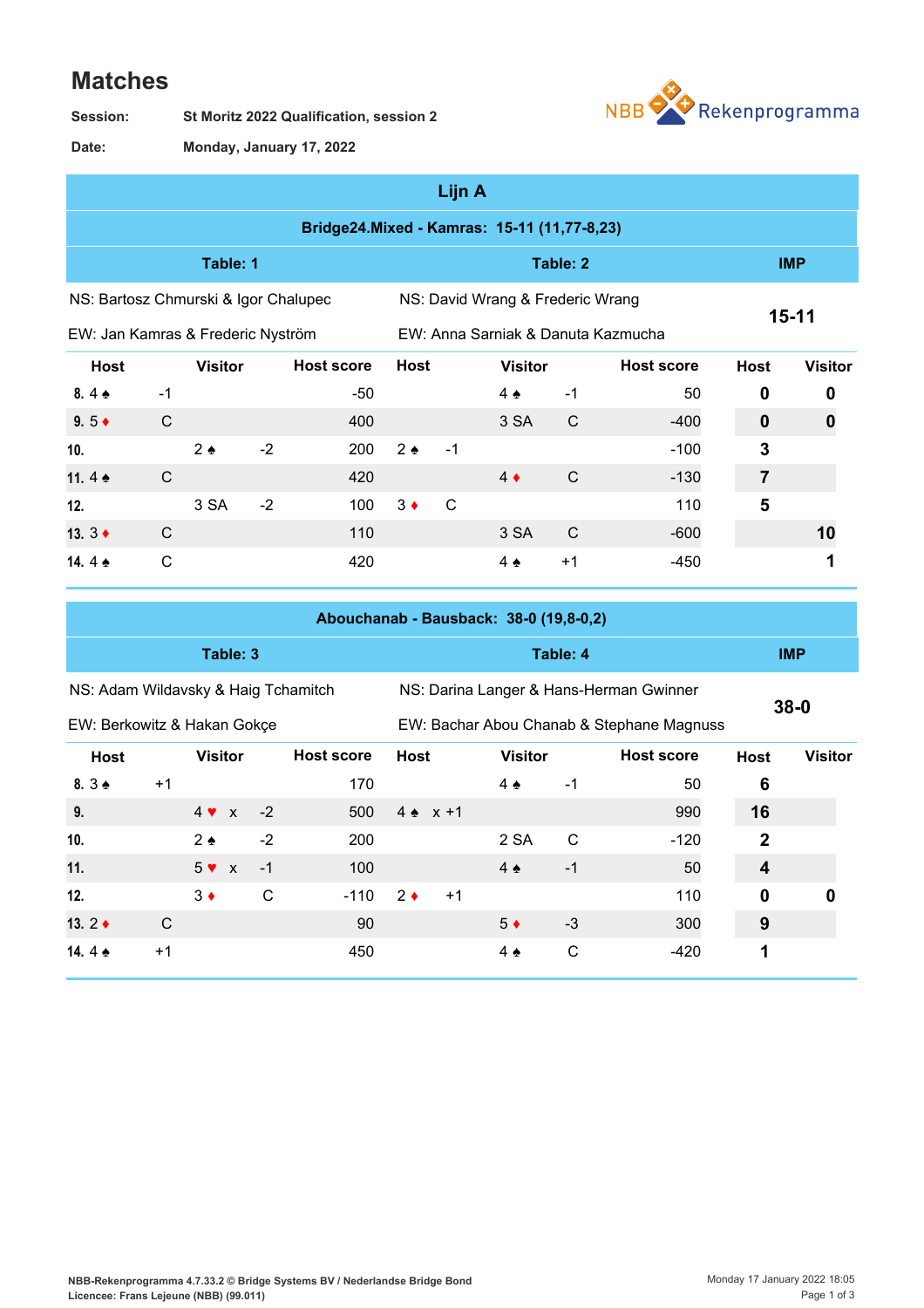|                                          |              |                |              |                   |              |                                                    | Dima - Saesseli: 25-27 (9,08-10,92)  |             |                   |                |                |
|------------------------------------------|--------------|----------------|--------------|-------------------|--------------|----------------------------------------------------|--------------------------------------|-------------|-------------------|----------------|----------------|
|                                          |              | Table: 5       |              |                   |              |                                                    | <b>IMP</b>                           |             |                   |                |                |
| NS: Bartlomej Igla & Fernando Piedra     |              |                |              |                   |              | NS: Irene Saesseli & Mme Vincent                   |                                      |             |                   |                |                |
| EW: Clement Maamarbachi & Vasili Vroutis |              |                |              |                   |              |                                                    | EW: Andrea & Dima                    |             |                   | 25-27          |                |
| <b>Host</b>                              |              | <b>Visitor</b> |              | <b>Host score</b> |              | <b>Host</b><br><b>Visitor</b><br><b>Host score</b> |                                      |             | <b>Host</b>       | <b>Visitor</b> |                |
| $8.4*$                                   | $-1$         |                |              | $-50$             |              |                                                    | $4 \triangle$                        | $\mathbf C$ | $-420$            |                | 10             |
| 9.5 $\triangleleft$                      | $\mathsf{C}$ |                |              | 400               |              |                                                    | 3 SA                                 | $-4$        | 200               | 12             |                |
| 10.2 $\triangle$                         | $-2$         |                |              | $-200$            | $2 \vee$     | $-1$                                               |                                      |             | $-100$            |                | 7              |
| 11.4 $\triangle$                         | $-1$         |                |              | $-50$             |              |                                                    | $4 \triangle$                        | $\mathsf C$ | $-420$            |                | 10             |
| 12.                                      |              | $3 \bullet$    | $\mathsf{C}$ | $-110$            | $3 \bullet$  | $\mathsf C$                                        |                                      |             | 110               | $\mathbf 0$    | 0              |
| 13. 3 SA                                 | $-1$         |                |              | $-100$            |              |                                                    | $5*$                                 | $-3$        | 300               | $5\phantom{1}$ |                |
| 14.                                      |              | $5 \bullet x$  | $-3$         | 500               |              |                                                    | $3 \triangle$                        | $+1$        | $-170$            | 8              |                |
| Pont - Tosca: 28-2 (18,01-1,99)          |              |                |              |                   |              |                                                    |                                      |             |                   |                |                |
|                                          |              |                |              |                   |              |                                                    |                                      |             |                   |                |                |
|                                          |              | Table: 7       |              |                   |              |                                                    |                                      | Table: 8    |                   |                | <b>IMP</b>     |
| NS: Jan Frey & Juan Pont                 |              |                |              |                   |              |                                                    | NS: Sjoert Brink & Bob Drijver       |             |                   |                |                |
| EW: Berend van den Bos & Rob Lindeman    |              |                |              |                   |              |                                                    | EW: Amiguet & George Hashimoto       |             |                   |                | $28 - 2$       |
| <b>Host</b>                              |              | <b>Visitor</b> |              | <b>Host score</b> | <b>Host</b>  |                                                    | <b>Visitor</b>                       |             | <b>Host score</b> | <b>Host</b>    | <b>Visitor</b> |
| 8.4 $\triangle$                          | $-1$         |                |              | $-50$             |              |                                                    | $4 \triangle$                        | $-1$        | 50                | 0              | 0              |
| $9.5 +$                                  | $\mathsf C$  |                |              | 400               |              |                                                    | 6 ♣                                  | $-1$        | 50                | 10             |                |
| 10. 3 ₺                                  | $-1$         |                |              | $-100$            | $2 \vee x C$ |                                                    |                                      |             | 670               | 11             |                |
| 11.4 $\triangle$                         | $\mathsf C$  |                |              | 420               |              |                                                    | $4 \triangle$                        | $+1$        | $-450$            |                | 1              |
| 12.                                      |              | $3 \bullet$    | C            | $-110$            | $3 +$        | $\mathbf C$                                        |                                      |             | 110               | $\pmb{0}$      |                |
| 13. $3 +$                                | $-1$         |                |              | $-100$            |              |                                                    | $4 \blacktriangledown$               | $-4$        | 400               | $\overline{7}$ |                |
| 14.4 $\triangle$                         | $\mathsf C$  |                |              | 420               |              |                                                    | $4 \triangle$                        | $+1$        | $-450$            |                | 1              |
|                                          |              |                |              |                   |              |                                                    | Rosti - Deilmann: 21-12 (13,65-6,35) |             |                   |                |                |

NS: Hilda Setton & Pierre Franceschetti

EW: Karin Deilmann & Susanne Jung

NS: Fabienne Hoffmann & Sebastian Reim

**21-12**

| EW: Karin Deilmann & Susanne Jung |      |                |     |                   |             |   | EW: Cedric Lorenzini & Quentin Robert |      | - - - -           |             |                |
|-----------------------------------|------|----------------|-----|-------------------|-------------|---|---------------------------------------|------|-------------------|-------------|----------------|
| <b>Host</b>                       |      | <b>Visitor</b> |     | <b>Host score</b> | <b>Host</b> |   | <b>Visitor</b>                        |      | <b>Host score</b> | <b>Host</b> | <b>Visitor</b> |
| 8.4 $\triangle$                   | -1   |                |     | -50               |             |   | $4 \triangle$                         | $-1$ | 50                | 0           | 0              |
| 9.                                |      | $4 \cdot x$    | - C | $-790$            |             |   | $5*$                                  | $-2$ | 100               |             | 12             |
| 10. 2 SA                          | C    |                |     | 120               |             |   | 3 SA                                  | $-1$ | 100               | 6           |                |
| 11.4 $\bullet$                    | $+1$ |                |     | 450               |             |   | $4 \triangle$                         | C    | $-420$            |             |                |
| <b>12. Pas</b>                    |      |                |     | $\mathbf{0}$      | $3 \bullet$ | C |                                       |      | 110               | 3           |                |
| 13. 3 SA                          | $-1$ |                |     | $-100$            |             |   | $5^{\bullet}$                         | $-3$ | 300               | 5           |                |
| 14.4 $\triangle$                  | C    |                |     | 420               |             |   | $3 \triangleleft$                     | $+1$ | $-170$            | 6           |                |